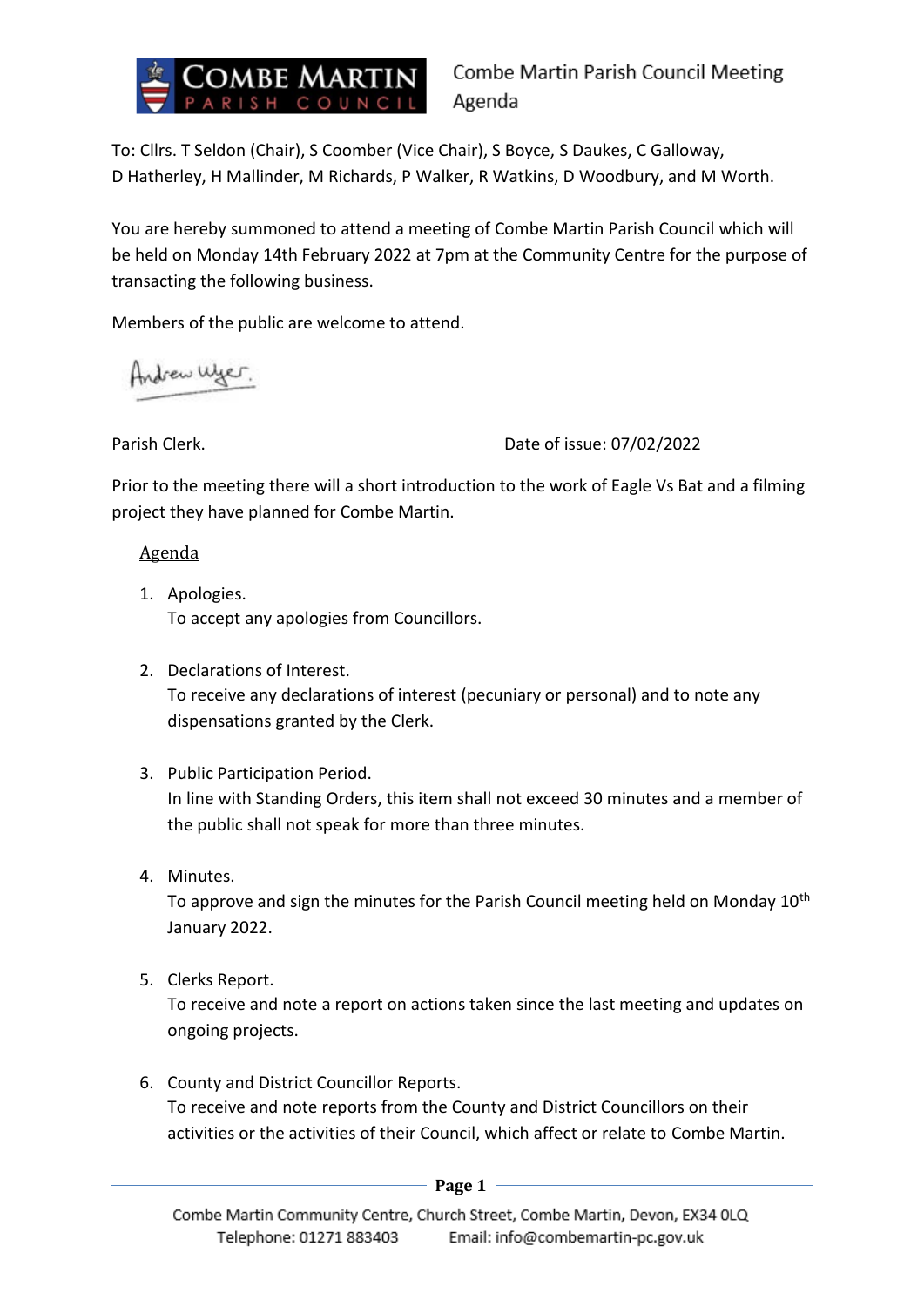

7. Police Report.

To receive and note the monthly Ilfracombe Neighbourhood Police Newsletter.

### Planning.

8. North Devon Council, the determining authority has asked for comments from the Parish Council on the following applications:

[74698](https://planning.northdevon.gov.uk/Planning/Display/74698) – Planning permission for the erection of a Parish Council Workmen's Store at Hollands Park, Chapel Lane, Combe Martin. Grid Ref: 258530; 146707 Applicant: Combe Martin Parish Council

[74731](https://planning.northdevon.gov.uk/Planning/Display/74731) – Planning permission for the extension and conversion of the property to form a four bedroom town house at West Moory, Moory Meadow, Combe Martin, EX34 0DG. Grid Ref: 257832; 147221 Applicant: Mr. Daukes

9. Exmoor National Park, the determining authority has asked for comments from the Parish Council on the following applications:

None

10. Planning Decisions. To note the following decisions, made by North Devon Council:

[74293](https://planning.northdevon.gov.uk/Planning/Display/74293) – Greenslopes, Buzzacott Lane, Combe Martin, EX34 0LB Refused

[74429](https://planning.northdevon.gov.uk/Planning/Display/74429) – Richmond, King Street, Combe Martin, EX34 0AG Approved

[74435](https://planning.northdevon.gov.uk/Planning/Display/74435) – Flat 1 The Firs, Woodlands, Combe Martin, EX34 0AS Approved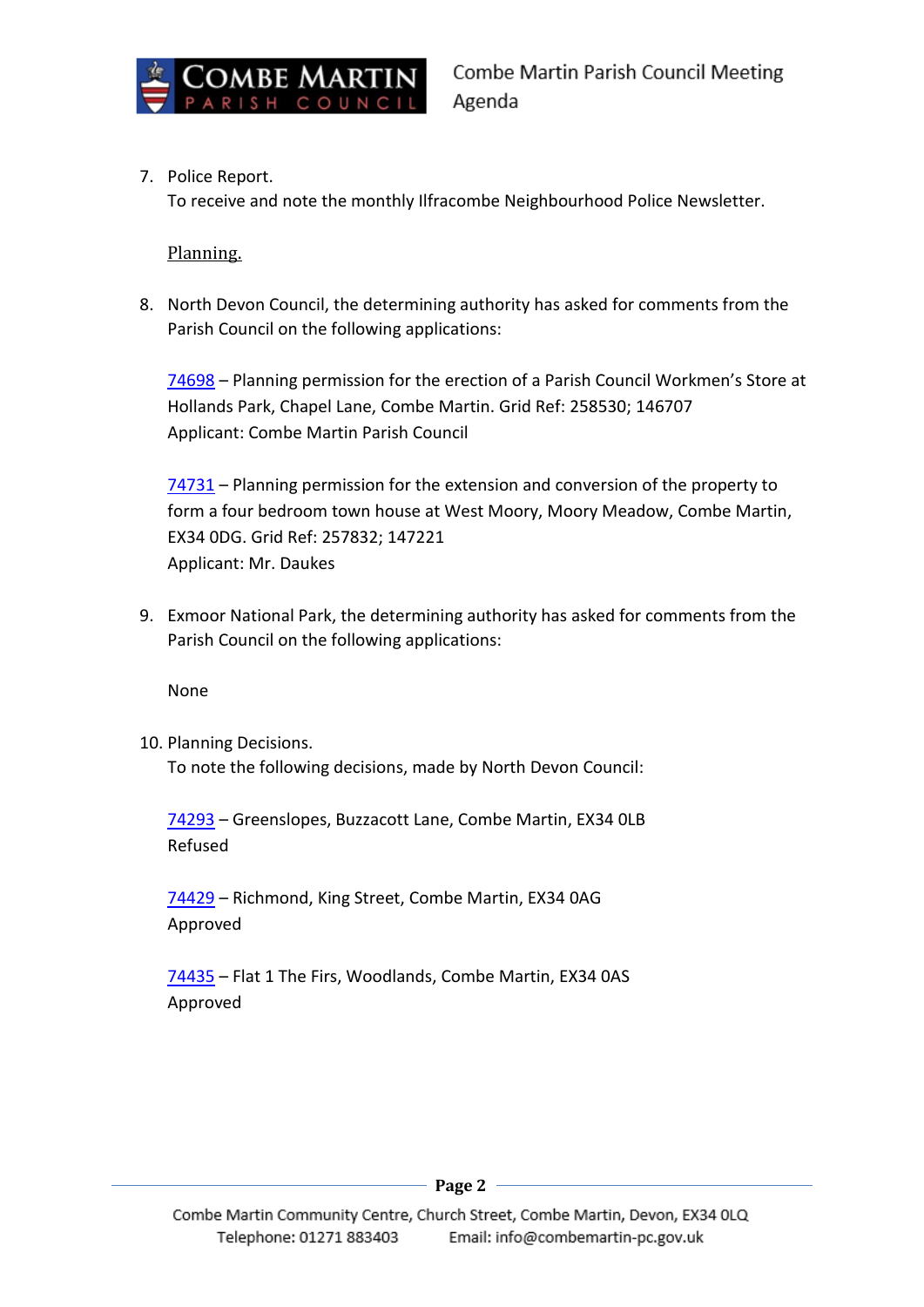

## 11. Planning Decisions.

To note the following decisions, made by Exmoor National Park:

[62/19/21/006](https://planning.agileapplications.co.uk/exmoor/application-details/22862) – Verwill Lands, Combe Martin, EX34 0PE Approved

## Finance.

- 12. To note the January list of payments and finance reports unavailable at the last meeting.
- 13. To approve the "Cash Received" and "Payments Made" reports for January and the February list of payments to be made.
- 14. To note the monthly "Summary Balances & Bank Reconciliations" and "Car Park receipts" reports.
- 15. To consider making a donation to Citizens Advice.
- 16. To consider approving subscriptions to Microsoft 365 and Parish OnLine.
- 17. Committee Membership.

To decide on the 7 members of the Assets and Land Management Committee and on the vacancy on the Finance and Policy Committee.

# Assets and Land Management

- 18. Proposal: That CMPC agrees to meet with members of the Combe Martin Community Land Trust (CMCLT) steering group to seek an arrangement with regard to the CMCLT taking over Seacot (former CMPC office and rental flat) before considering or agreeing to other options for Seacot.
- 19. To consider future plans for the Parade toilets.
- 20. To review the progress on the Pump Track.
- 21. To review the current situation relating to the Parade building lease.
- 22. To consider maintenance issues at Ebberleigh House.
- 23. To agree the wording of an agreement allowing access from the rear of a property onto Blackmore Ham Gardens.
- 24. To review current plans and to consider future works to improve the access to the beach.
- 25. To receive an update on the Rosea Bridge Lane pedestrian bridge. (Cllr. Worth)
- 26. To consider the quotes for a new boiler serving the Council office in the Community Centre.
- 27. To consider the quotes for Insurance.

**Page 3**